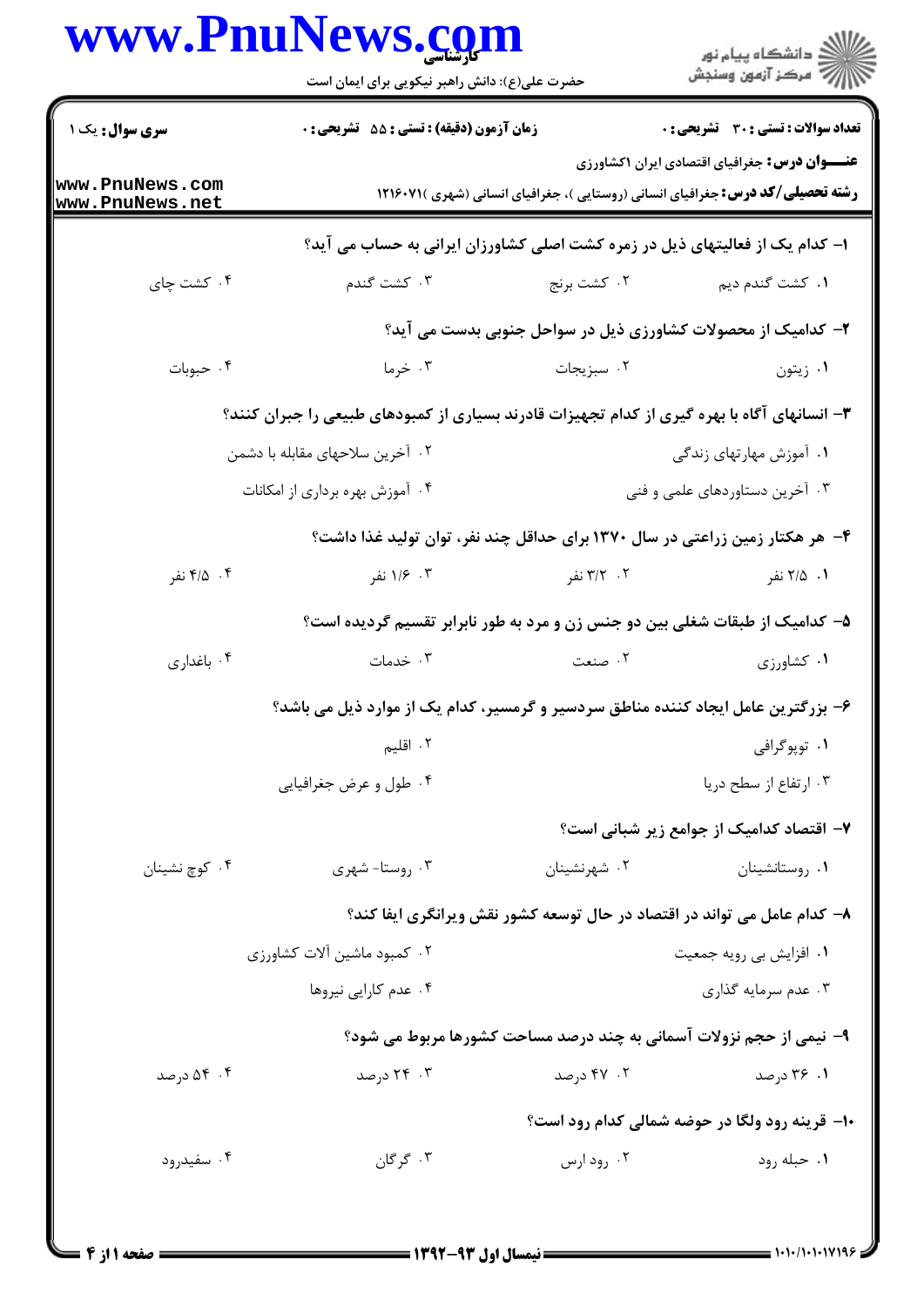| www.PnuNews.com                    |                                                                                                              |                                                                                        |                                                      |
|------------------------------------|--------------------------------------------------------------------------------------------------------------|----------------------------------------------------------------------------------------|------------------------------------------------------|
|                                    | حضرت علی(ع): دانش راهبر نیکویی برای ایمان است                                                                |                                                                                        |                                                      |
| <b>سری سوال : ۱ یک</b>             | زمان آزمون (دقیقه) : تستی : 55 آتشریحی : 0                                                                   |                                                                                        | <b>تعداد سوالات : تستي : 30 ٪ تشريحي : 0</b>         |
| www.PnuNews.com<br>www.PnuNews.net |                                                                                                              | <b>رشته تحصیلی/کد درس:</b> جغرافیای انسانی (روستایی )، جغرافیای انسانی (شهری )۲۱۶۰۷۱ ( | <b>عنـــوان درس:</b> جغرافیای اقتصادی ایران ۱کشاورزی |
|                                    |                                                                                                              |                                                                                        | 11- پر آب ترین دهانه کارون چه نام دارد؟              |
| ۰۴ رود کور                         | بند قير $\cdot$ ۳                                                                                            | ۰۲ خور بهمنشیر                                                                         | ۰۱ خور موسی                                          |
|                                    |                                                                                                              |                                                                                        | 12- نام دیگر رود سرخاب چیست؟                         |
| ۰۴ ارومیه                          | ۰۳ سیمینه رود                                                                                                | ۰۲ زرينه رود                                                                           | ۰۱ تلخه رود                                          |
|                                    | ۱۳–کدامیک از دریاچه های ذیل گودالی است که در نتیجه تحولات زمین که پدید آورنده کوهستانهای فارس بوده اند تشکیل |                                                                                        | شده است؟                                             |
| ۰۴ نیریز                           | ۰۳ طشک نرگس                                                                                                  | ٠٢ بختگان                                                                              | ۰۱ کر                                                |
|                                    |                                                                                                              | ۱۴– عواملی که سبب کاهش آب دریای خزر می شوند کدامند؟                                    |                                                      |
|                                    | ۰۲ تبخیر- نفوذ آب در طبقات زمین                                                                              |                                                                                        | ٠١ تعرق- نفوذ آب                                     |
|                                    | ۰۴ وجود جزایر متعدد                                                                                          |                                                                                        | ۰۳ نفوذ آب و پایین تر بودن آب از سطح دریا            |
|                                    | ۱۵– برای برطرف ساختن مشکل کم آبی در بنادر و شهرهای اطراف خلیج فارس چه اقداماتی صورت گرفته است؟               |                                                                                        |                                                      |
|                                    | ۰۲ ساختن سدهای بتونی                                                                                         |                                                                                        | ۰۱ حفر چاههای نیمه عمیق و حفر قنات                   |
|                                    | ۰۴ ساختن سد خاکی                                                                                             | ۰۳ حفر چاههای عمیق و ساختن سد                                                          |                                                      |
|                                    |                                                                                                              | ۱۶– نخستین منابع آبی که ساکنان فلات ایران از آنها استفاده می کرده اند کدامند؟          |                                                      |
|                                    | ٠٢ قنات                                                                                                      |                                                                                        | ۰۱ چشمه ها و رودخانه ها                              |
|                                    | ۰۴ چشمه ها                                                                                                   |                                                                                        | ۰۳ دریاچه ها                                         |
|                                    |                                                                                                              |                                                                                        | 17- مبتكر حفر قنات كدام كشور مى باشد ؟               |
| ۰۴ يونان                           | ۰۳ ترکیه                                                                                                     | ٠٢ ايران                                                                               | ۰۱ اسپانیا                                           |
|                                    |                                                                                                              |                                                                                        | 18– مهمترين عامل تفاوت خاكها چيست؟                   |
|                                    | ۰۲ بهره برداری مناسب از زمین                                                                                 |                                                                                        | ۰۱ توپوگرافی منطقه                                   |
|                                    | ۰۴ ارتفاع از سطح دریا                                                                                        |                                                                                        | ۰۳ متمایز بودن شرایط آب و هوایی                      |
|                                    |                                                                                                              | 1۹– مهمترين پيامد انهدام پوشش گياهي كدام عامل است؟                                     |                                                      |
|                                    | ۰۲ قطع درختان جهت تعليف                                                                                      |                                                                                        | ٠١. انهدام جنگل                                      |
|                                    | ۰۴ از بین رفتن و جابجایی خاکهای مرغوب                                                                        |                                                                                        | ۰۳ تنک شدن جنگلها                                    |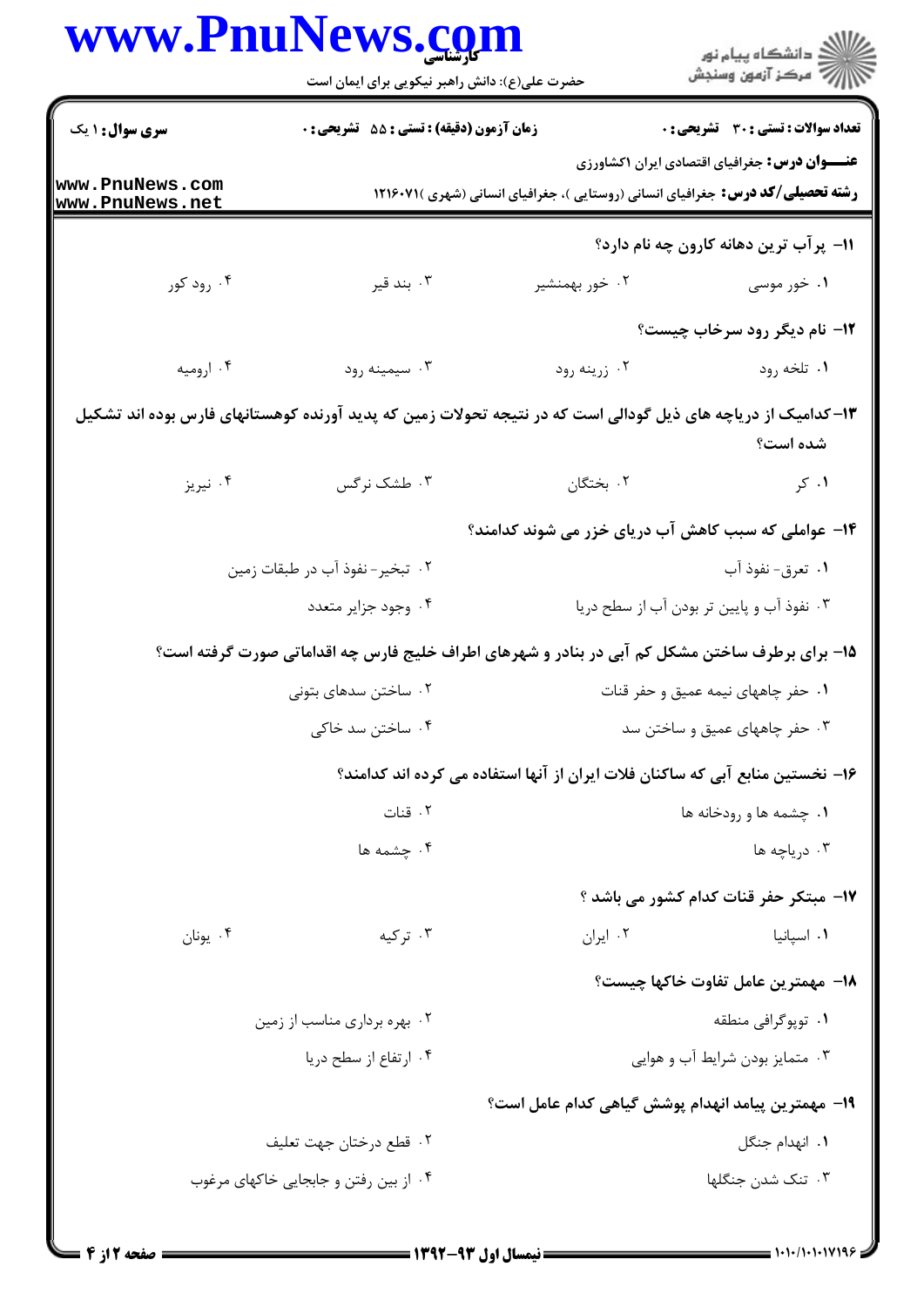|                                    | www.PnuNews.com<br>حضرت علی(ع): دانش راهبر نیکویی برای ایمان است                                          |                                                                                        | ِ<br>∭ دانشڪاه پيام نور<br>∭ مرڪز آزمون وسنڊش        |
|------------------------------------|-----------------------------------------------------------------------------------------------------------|----------------------------------------------------------------------------------------|------------------------------------------------------|
| <b>سری سوال : ۱ یک</b>             | زمان آزمون (دقیقه) : تستی : 55 آتشریحی : 0                                                                |                                                                                        | <b>تعداد سوالات : تستی : 30 ٪ تشریحی : 0</b>         |
| www.PnuNews.com<br>www.PnuNews.net |                                                                                                           | <b>رشته تحصیلی/کد درس:</b> جغرافیای انسانی (روستایی )، جغرافیای انسانی (شهری )۲۱۶۰۷۱ ( | <b>عنـــوان درس:</b> جغرافیای اقتصادی ایران ۱کشاورزی |
|                                    | <b>۲۰</b> - تونل انجماد و فریزر ۵۰۰ تنی جهت توسعه مطلوب صنعت ماهیگیری در کدام بندرایجاد شده است؟          |                                                                                        |                                                      |
| ۰۴ ماهشهر                          | ۰۳ نوشهر                                                                                                  | ۰۲ بوشهر                                                                               | ۰۱ انزلی                                             |
|                                    | <b>۲۱</b> - در دوره کدامیک ازشخصیتهای ذیل قناتها و نهرهای زیادی خصوصا در اطراف تهران دایر شد؟             |                                                                                        |                                                      |
| ۰۴ تيمور لنگ                       | ۰۳ میرزا آغاسی                                                                                            | ۰۲ کريمخان                                                                             | ٠١ شاه عباس                                          |
|                                    |                                                                                                           | <b>۲۲</b> – کدام یک از محصولات ذیل در اکثر نقاط ایران  به عمل می آید؟                  |                                                      |
| ۰۴ ذرت                             | ۰۳ برنج                                                                                                   | ۰۲ جو                                                                                  | ۰۱ گندم                                              |
|                                    |                                                                                                           | ۲۳– کدامیک از انواع محصول خرما در استان خوزستان به خارج از کشور صادر می گردد؟          |                                                      |
| ۰۴ ساير                            | ۰۳ برمانی                                                                                                 | ۲. مضافتی                                                                              | ۰۱ حصیری                                             |
|                                    | ۲۴− قدیمی ترین سابقه استفاده از الیاف پنبه مربوط به کاوشهای باستان شناسی کدام منطقه است؟                  |                                                                                        |                                                      |
| ۰۴ کشور پرو                        | ۰۳ شهر سوخته                                                                                              | ۰۲ تپه های سیلک                                                                        | ۰۱ شبه قاره هند                                      |
|                                    | ۲۵– کدامیک از محصولات ذیل می تواند کشور را به سوی بی نیازی و خودکفایی سوق دهد؟                            |                                                                                        |                                                      |
| ۰۴ پنبه                            | ۰۳ برنج                                                                                                   | ۰۲ گندم                                                                                | ۰۱ چای                                               |
|                                    |                                                                                                           | ۲۶- محصولات مرکبات کدام منطقه از نظر مرغوبیت در ایران کم نظیر است؟                     |                                                      |
| ۰۴ بم $\cdot$                      | ۰۳ شهداد                                                                                                  | ۰۲ شهسوار                                                                              | ۰۱ کرمان                                             |
|                                    |                                                                                                           | ۲۷- مهمترین عامل شکست کشاورزی در دهه ۱۳۵۰ کدام یک از موارد ذیل بود؟                    |                                                      |
|                                    | ٠٢ يايين نگه داشتن قيمت محصولات كشاورزى                                                                   |                                                                                        | ۰۱ عدم جذب نیروی کار مفید روستاها                    |
|                                    | ۰۴ نبود نظام سنتی تولید و توزیع و مصرف                                                                    |                                                                                        | ٠٣ دادن اعتبارات دولتي بدون پشتوانه                  |
|                                    | ۲۸- به طورکلی سیاستهای کلی دولت در جهت توسعه کشاورزی برنامه ۵ ساله اول شامل کدام دسته از موارد ذیل می شد؟ |                                                                                        |                                                      |
|                                    | ۰۲ بازاریابی و خدمات عمومی روستایی                                                                        |                                                                                        | ۰۱ منابع طبیعی و خدمات بازاریابی                     |
|                                    | ۰۴ شیلات و ارائه تسهیلات کشاورزی                                                                          |                                                                                        | ۰۳ دامپروری و دامداری سنتی                           |
|                                    |                                                                                                           | <b>۲۹</b> - مقدار زمین مورد بهربرداری در قالب وضعیت طبیعی آب چند میلیون هکتار است؟     |                                                      |
| $\Upsilon \Delta$ .                | $\bigwedge$ . $\uparrow$                                                                                  | 15.7                                                                                   | f.1                                                  |
|                                    |                                                                                                           |                                                                                        |                                                      |
|                                    |                                                                                                           |                                                                                        |                                                      |